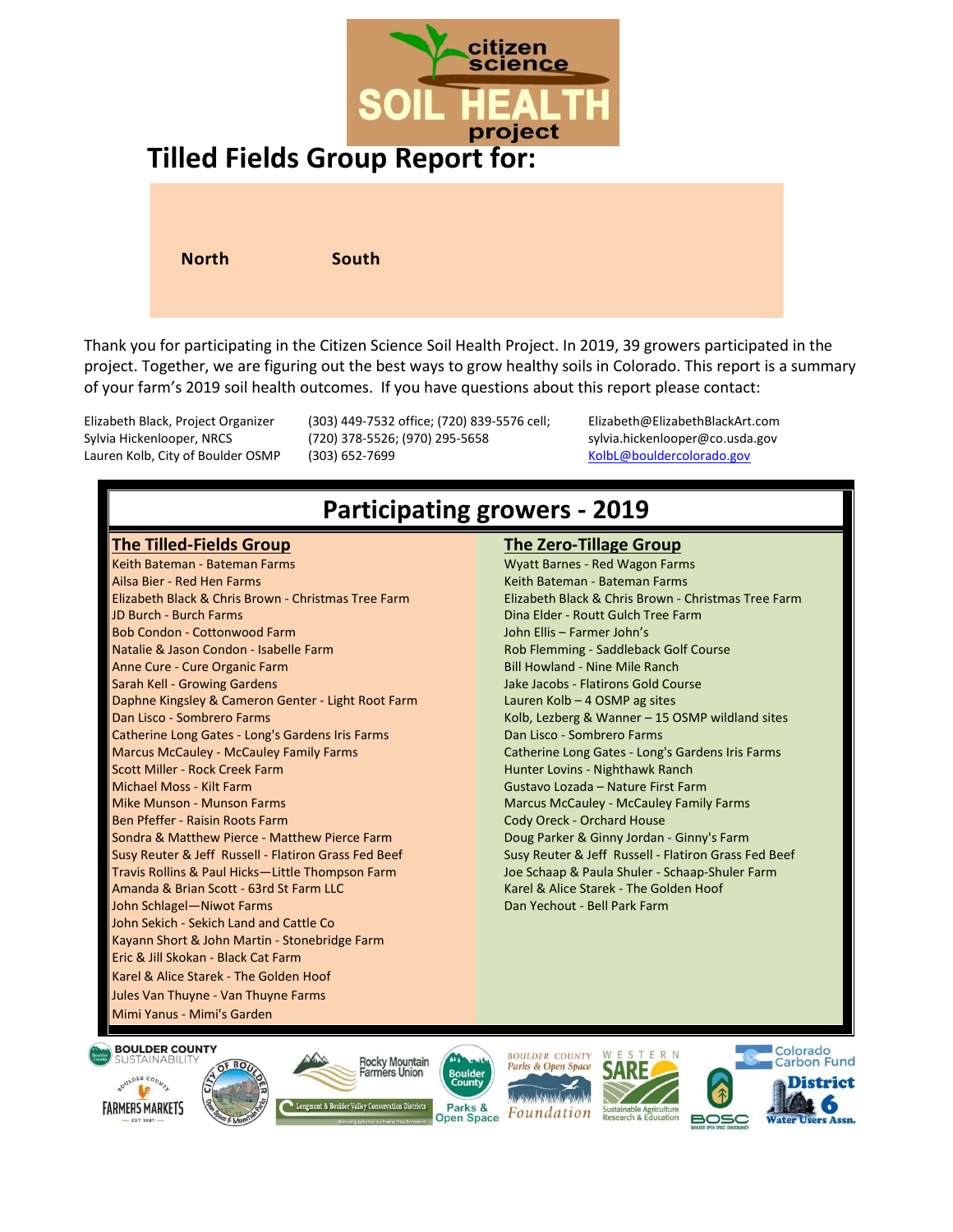# **HOW TO USE THIS REPORT**

We have divided CSSHP growers into 2 peer groups based on tillage: the **Tilled Fields Group** and the **Zero Tillage Group**. One very clear trend in our data is that undisturbed grasslands, forests and perennial crops have higher soil health scores than row crops. Soil disturbance, that is tillage, has a large detrimental effect on soil microbial life and soil health scores. We realized that to be fair, we had to divide our growers into these two different peer groups. Most CSSHP growers are in just one peer group but 6 CSSHP growers tested several sites with different managements. These 6 growers are in both peer groups, and so they have received 2 reports, one for each group.

The table below shows how 12 important measurements of your soil compare to others in your peer group. Graphs on following pages show how you compare with peers on 3 management indicators of soil health: days of living cover, organic matter inputs and tillage intensity. Use these tests to identify strengths and constraints of your soil, and to figure out possible management changes.

|                                                           |              |              | <b>YOUR FIELDS</b> |         | <b>PEER FIELDS</b> |                |
|-----------------------------------------------------------|--------------|--------------|--------------------|---------|--------------------|----------------|
|                                                           | <b>North</b> | South        |                    | Maximum | <b>Median</b>      | <b>Minimum</b> |
| <b>Soil Organic Matter</b>                                | 1.2          | $\mathbf{1}$ |                    | 14.7    | 3.1                | $\mathbf{1}$   |
| <b>Soil Respiration</b>                                   | 16.5         | 11.6         |                    | 295     | 43.15              | 8.2            |
| <b>Water Extractable Organic</b><br>Nitrogen (WEON) ppm N | 20.7         | 22.7         |                    | 50.7    | <b>18.25</b>       | 8.1            |
| Water Extractable Organic<br>Carbon (WEOC) ppm C          | 203          | 213          |                    | 644     | 213.5              | 82             |
| <b>Carbon Nitrogen Ratio</b>                              | 9.8          | 9.4          |                    | 18.9    | 10.2               | 6.1            |
| <b>Soil Health Score</b>                                  | 7.77         | 7.68         |                    | 34.02   | 11.4               | 3.68           |
| Soil pH                                                   | 7.4          | 7.9          |                    | 8.6     | 7.8                | 6.5            |
| Available Nitrogen, Ibs/acre                              | 32.3         | 25.4         |                    | 346.8   | 96.05              | <b>19.2</b>    |
| Available Phosphorus, Ibs/acre                            | 304.2        | 382.2        |                    | 575.9   | 92.45              | 6.2            |
| Available Potassium, Ibs/acre                             | 191.9        | 249.5        |                    | 4308    | 200.4              | 56.6           |
| <b>Total Microbial Biomass</b>                            | 3208         | 3612         |                    | 13309   | 3459               | 1041           |
| Fungi: Bacteria ratio                                     | 0.289        | 0.246        |                    | 0.435   | 0.216              | 0.054          |

#### **DEFINITIONS:**

**Green = Good Yellow = Average Red = Concerning**

**Maximum**: The highest score in your peer group

**Median**: Half your peers scored above this number and half scored below. **Minimum**: The lowest score in your peer group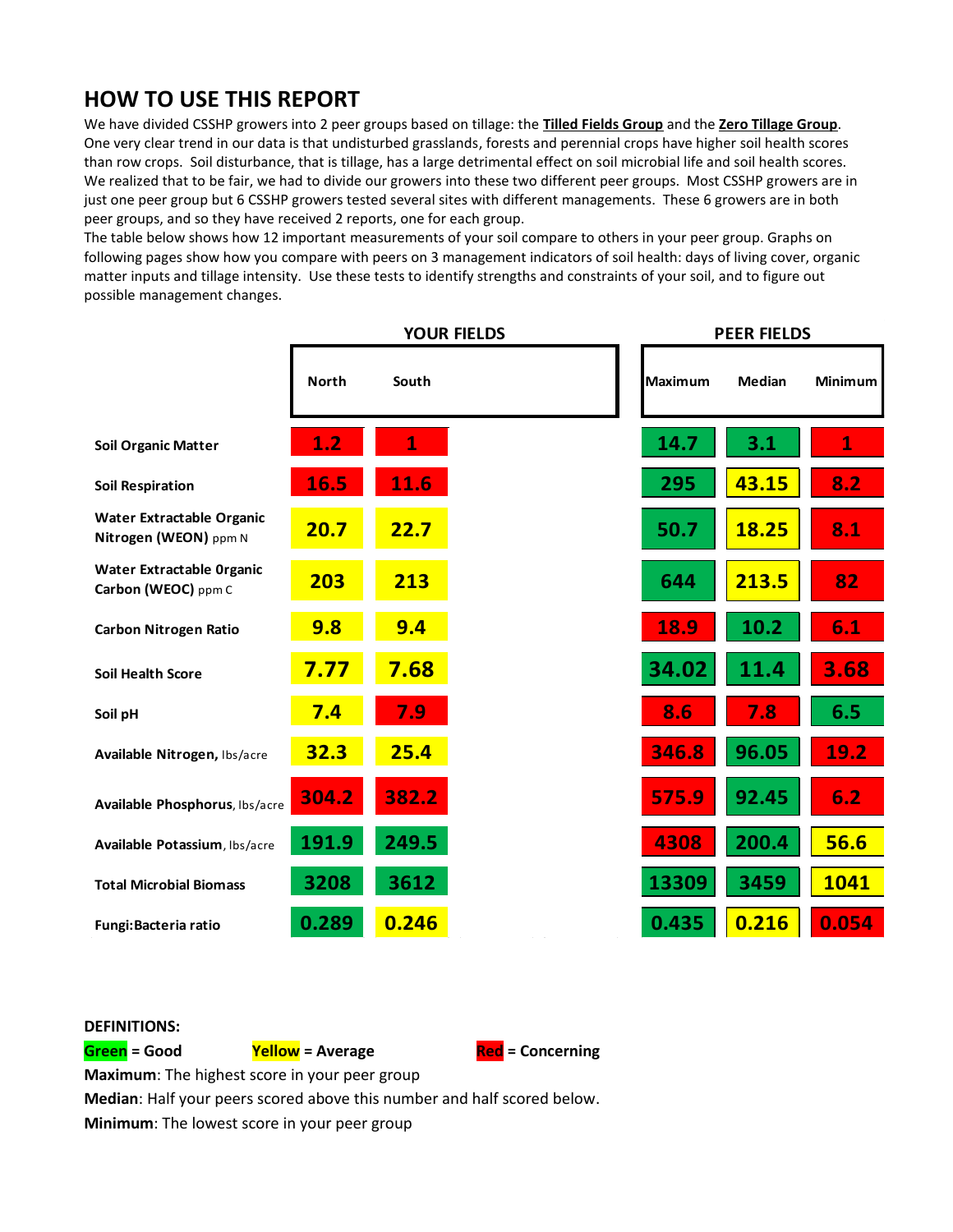#### **YOUR BIOLOGICAL SOIL HEALTH INDICATORS**

|                                                    |              |              | <b>YOUR FIELDS</b> |                | <b>PEER FIELDS</b> |                |
|----------------------------------------------------|--------------|--------------|--------------------|----------------|--------------------|----------------|
|                                                    | <b>North</b> | South        |                    | <b>Maximum</b> | <b>Median</b>      | <b>Minimum</b> |
| <b>Soil Organic Matter</b>                         | 1.2          | $\mathbf{1}$ |                    | 14.7           | 3.1                | $\mathbf{1}$   |
| <b>Soil Respiration</b>                            | 16.5         | 11.6         |                    | 295            | 43.15              | 8.2            |
| Water Extractable Organic<br>Nitrogen (WEON) ppm N | 20.7         | 22.7         |                    | 50.7           | 18.25              | 8.1            |
| Water Extractable Organic<br>Carbon (WEOC) ppm C   | 203          | 213          |                    | 644            | 213.5              | 82             |
| <b>Carbon Nitrogen Ratio</b>                       | 9.8          | 9.4          |                    | 18.9           | 10.2               | 6.1            |
| <b>Soil Health Score</b>                           | 7.77         | 7.68         |                    | 34.02          | 11.4               | 3.68           |

**Soil Organic Matter (SOM**) is the percent of your soil that contains large complex carbon-based organic molecules made from living things. SOM is the "house" that soil microbes live in. SOM helps form stable soil aggregates, improves the water-holding capacity of your soil, and provides a slow-release supply of nutrients.

Soil Respiration measures the CO<sub>2</sub> released in 24 hours by your soil microbes, and reflects the abundance and activity of your soil microbiome. Soil respiration is influenced by Soil Organic Matter (SOM), soil texture, overall fertility, soil type and climate. Sandier soils and dryer climates tend to score lower.

**Water-Extractable-Organic Nitrogen (WEON)** is the small water-soluble portion of the organic nitrogen in your soil organic matter (SOM). WEON is made up of large molecules like proteins, so it is not easily lost from your soil by leaching or volatizing. Soil microbes break WEON down into smaller nitrogen molecules and make them available to your plants.

**Water Extractable Organic Carbon (WEOC)** is the small water-soluble portion of your Soil Organic Matter (SOM) that your soil microbes can easily feed on. Soil Organic Matter (SOM) is the house that microbes live in, but WEOC is the food they eat. WEOC tends to respond to changes in management sooner than Soil Organic Matter (SOM).

**WEOC:WEON Ratio** is Haney's version of a Carbon: Nitrogen Ratio. It compares the water-soluble portions of carbon and nitrogen that are not yet tightly bound in Soil Organic Matter (SOM). Too little WEOC, and there is not enough for your soil microbes to eat. Too little WEON, and there is not enough extra nitrogen available for your plants. Scores of 8-15 are good and 10-12 are ideal.

**Soil Health Score** represents the overall health of your soil system. Tracking your Soil Health Score over time allows you to gauge the effects of your management. In Colorado, a score greater than 18 is hard to achieve. Colorado soils are limited by soil pH, soil texture, and annual precipitation. Front Range native soil types vary widely, so compare your soil health score to others nearby with similar native soil types to set realistic goals for what you can achieve.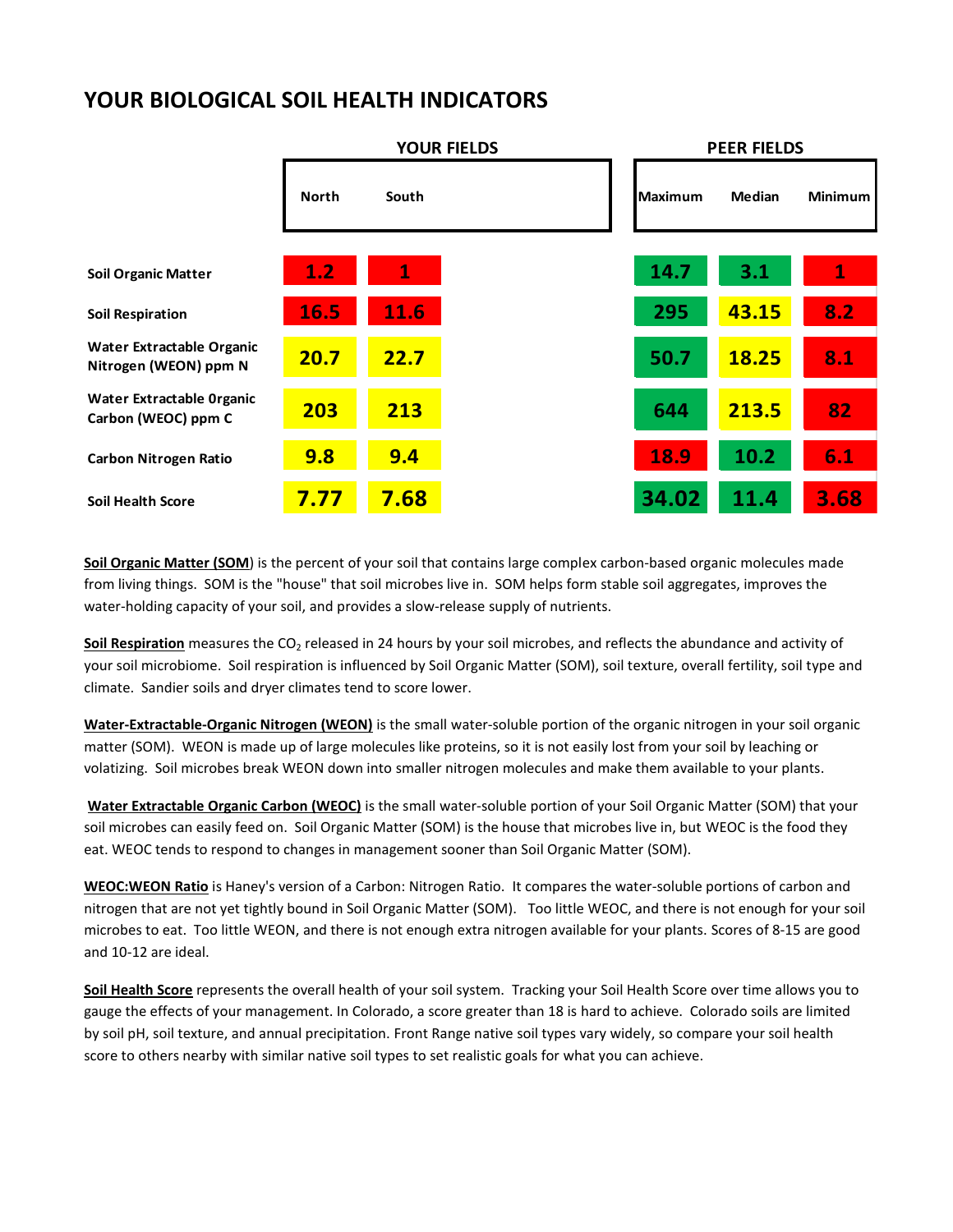## **YOUR CHEMICAL SOIL HEALTH INDICATORS:**

|                                                                                                                                                                                                                                                                                                                                                                                                                                                                                                                                                                                            |                                                                                                                                                                                                                                                                                                                                                           | <b>YOUR FIELDS</b> |                                               |                | <b>PEER FIELDS</b> |                    |  |
|--------------------------------------------------------------------------------------------------------------------------------------------------------------------------------------------------------------------------------------------------------------------------------------------------------------------------------------------------------------------------------------------------------------------------------------------------------------------------------------------------------------------------------------------------------------------------------------------|-----------------------------------------------------------------------------------------------------------------------------------------------------------------------------------------------------------------------------------------------------------------------------------------------------------------------------------------------------------|--------------------|-----------------------------------------------|----------------|--------------------|--------------------|--|
|                                                                                                                                                                                                                                                                                                                                                                                                                                                                                                                                                                                            | <b>North</b>                                                                                                                                                                                                                                                                                                                                              | South              |                                               | <b>Maximum</b> | <b>Median</b>      | Minimum            |  |
| Soil pH                                                                                                                                                                                                                                                                                                                                                                                                                                                                                                                                                                                    | 7.4                                                                                                                                                                                                                                                                                                                                                       | 7.9                |                                               | 8.6            | 7.8                | 6.5                |  |
| Available Nitrogen, Ibs/acre                                                                                                                                                                                                                                                                                                                                                                                                                                                                                                                                                               | 32.3                                                                                                                                                                                                                                                                                                                                                      | 25.4               |                                               | 346.8          | 96.05              | 19.2               |  |
| Available Phosphorus, Ibs/acre                                                                                                                                                                                                                                                                                                                                                                                                                                                                                                                                                             | 304.2                                                                                                                                                                                                                                                                                                                                                     | 382.2              |                                               | 575.9          | 92.45              | 6.2                |  |
| Available Potassium, Ibs/acre                                                                                                                                                                                                                                                                                                                                                                                                                                                                                                                                                              | 191.9                                                                                                                                                                                                                                                                                                                                                     | 249.5              |                                               | 4308           | 200.4              | 56.6               |  |
| pH<5.5 - Concerning                                                                                                                                                                                                                                                                                                                                                                                                                                                                                                                                                                        | Soil pH is a measure of how acidic or alkaline the soil is. pH controls how available nutrients are to crops. Most Colorado<br>soils are alkaline, with a pH between 7.2 and 8.3. If pH is too high (alkaline), phosphorous, iron, manganese, copper and<br>boron become unavailable to plants.<br>рH<br>6.2 <ph>7.0 Good<br/>pH&gt;7.7 - Concerning</ph> |                    |                                               |                |                    |                    |  |
|                                                                                                                                                                                                                                                                                                                                                                                                                                                                                                                                                                                            |                                                                                                                                                                                                                                                                                                                                                           |                    |                                               |                |                    |                    |  |
| Nitrogen is an essential building block of all life and 78% of our atmosphere. It is a major component of chlorophyll, proteins<br>and DNA. Plants cannot take nitrogen directly from the atmosphere but instead rely either on soil microbes to break down<br>organic material into small nitrogen molecules which they can absorb, or on chemical fertilizers. Adequate nitrogen levels<br>are different in different parts of the growing season, and for different crops.<br>ADEQUATE NITROGEN DURING THE FALLOW SEASON<br>N<20 - Concerning<br>N>50 - Concerning<br>N>100 - Excessive |                                                                                                                                                                                                                                                                                                                                                           |                    |                                               |                |                    |                    |  |
| N<20 - Concerning                                                                                                                                                                                                                                                                                                                                                                                                                                                                                                                                                                          |                                                                                                                                                                                                                                                                                                                                                           |                    | ADEQUATE NITROGEN DURING THE GROWING SEASON   |                |                    |                    |  |
| (unless a legume)                                                                                                                                                                                                                                                                                                                                                                                                                                                                                                                                                                          |                                                                                                                                                                                                                                                                                                                                                           |                    | 75< N >150 Adequate for most non-legume crops |                |                    | N>300 - Concerning |  |
|                                                                                                                                                                                                                                                                                                                                                                                                                                                                                                                                                                                            |                                                                                                                                                                                                                                                                                                                                                           |                    |                                               |                |                    |                    |  |
| Phosphorous is an essential plant nutrient, used by plant cells to build DNA and regulate metabolic reactions. At high levels,<br>Phosphorous can pollute waterways and at very high levels it interferes with plant uptake of iron and zinc. A value of 50-<br>100 is adequate for most crops.<br><b>ADEQUATE PHOSPHORUS</b><br>50 <p> 100 Good</p>                                                                                                                                                                                                                                       |                                                                                                                                                                                                                                                                                                                                                           |                    |                                               |                |                    |                    |  |
| P<20 - Concerning                                                                                                                                                                                                                                                                                                                                                                                                                                                                                                                                                                          |                                                                                                                                                                                                                                                                                                                                                           |                    |                                               |                | P>300 - Concerning |                    |  |
|                                                                                                                                                                                                                                                                                                                                                                                                                                                                                                                                                                                            |                                                                                                                                                                                                                                                                                                                                                           |                    |                                               |                |                    |                    |  |
| Potassium is an essential plant nutrient that helps with heat and cold tolerance and promotes fruit development. Potassium<br>levels are adequate to high in most Colorado soils, especially with annual applications of compost or manure. Deficiencies<br>occasionally occur in soil with low SOM and in sandy soils. A value of 100-500 is adequate for most crops.<br><b>ADEQUATE POTASSIUM</b><br>K<50 - Concerning<br>100 <k> &gt; 500 Good<br/>K&gt;2000 - Excessive</k>                                                                                                            |                                                                                                                                                                                                                                                                                                                                                           |                    |                                               |                |                    |                    |  |
|                                                                                                                                                                                                                                                                                                                                                                                                                                                                                                                                                                                            |                                                                                                                                                                                                                                                                                                                                                           |                    |                                               |                |                    |                    |  |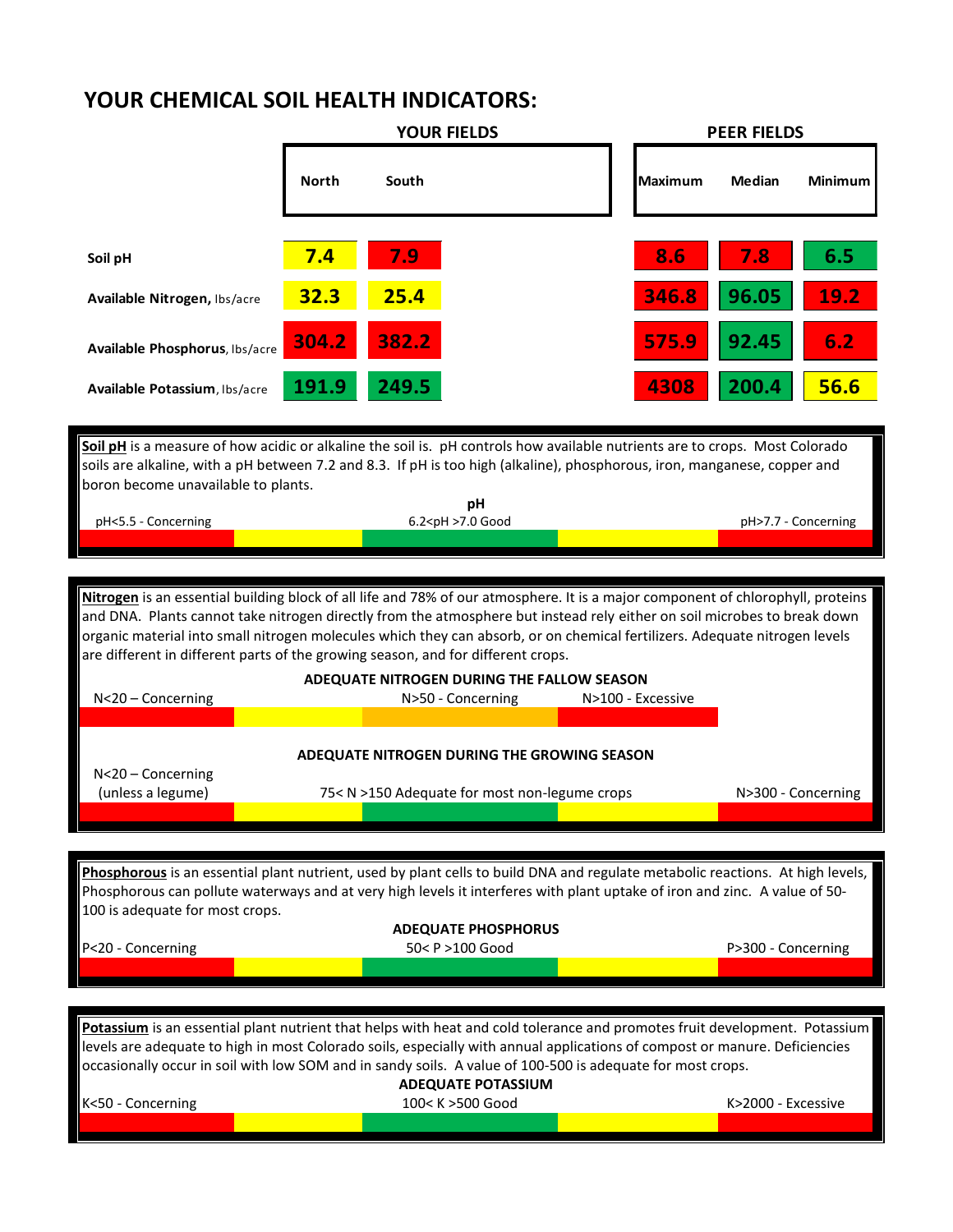#### **YOUR SOIL'S MICROBIAL LIFE**



**Total Microbial Biomass** represents the total microbial life in your soil. pH, temperature, moisture, soil type, Soil Organic Matter, intensity/type of tillage, crop rotations, cover crops, and herbicide or pesticide applications will all change this number. The higher the number, the more varied your microbial community is, and the better your soil health is. There is no baseline "normal range" for biological testing like there is for chemical analysis. These numbers are most useful for comparing different management over time.

#### **Fungi: Bacteria Ratio**

Bacteria are the smallest, most plentiful and hardiest microbes in your soil. They can survive under harsh conditions like tillage. However, as single-celled organisms, they need a film of water to survive. When conditions are ideal, bacteria reproduce in 30 minutes, and have a short life span. Bacteria contain a lot of Nitrogen because they are the first microbes to digest new organic residues in the soil. When bacteria die, the Nitrogen in their cells is released to the soil in plantavailable forms. Bacteria are like little bags of fertilizer that power your soil nutrient cycle.

Fungi are rapid-growing multi-celled organisms that need a constant food source. They form symbiotic relationships with plants, by tapping directly into a plant's roots for food. In exchange, Fungi send hyphae, or threads, many feet out into the soil to gather and transport water and nutrients back to the plant. They prefer slightly acidic, low disturbance soils, and high carbon residues. They are not as hardy as bacteria, and decline with conventional tillage. Fungi are good at storing Carbon in the soil.

Your **Fungi : Bacteria Ratio** will always be less than 1 because bacteria are much more plentiful than fungi. Bacteria are important and needed, but Fungi are desired and usually indicate good soil health. Cover crops, organic inputs and less tilling will help your soil support more Fungi. Forests tend to have fungal-dominated soils. Highly productive agricultural soils tend to have higher ratios of Fungi to Bacteria. Grasslands and agricultural soils usually have bacterial-dominated soils. Bacteria dominate in early spring or late fall, in systems with fewer organic inputs, under dry conditions, in alkaline soils, and after tillage, grazing or compaction of soil.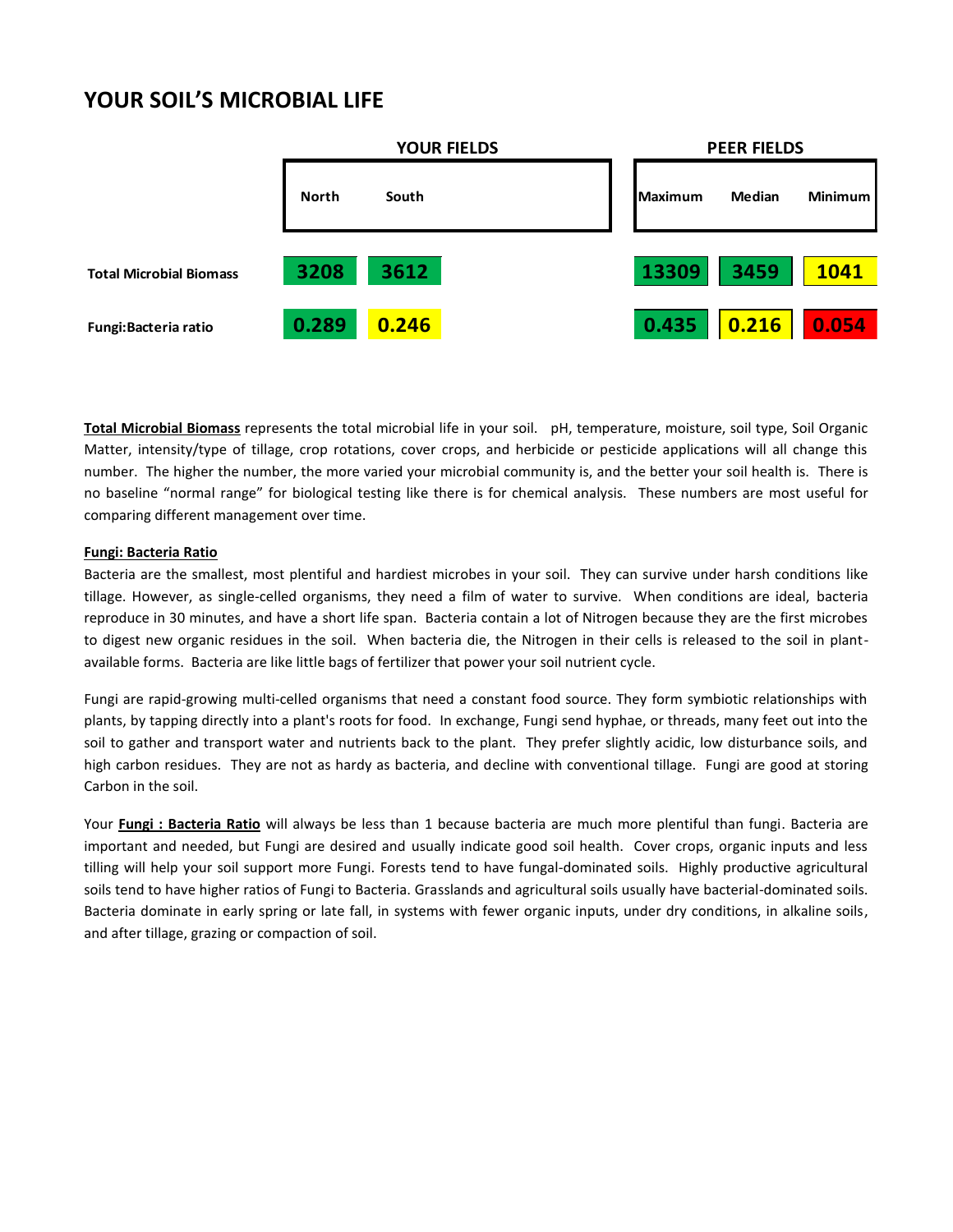**HOW TO READ THESE GRAPHS:** We used the data from your farm management sheets to calculate 3 key indicators of soil health management: days of living cover, tillage intensity, and off-field organic matter inputs. For each indicator, we've plotted results from your farm relative to results from peer farms. In each graph, the gray dots show peer fields, and the red dots show your fields.

## **YOUR DAYS OF LIVING COVER**

Living vegetation protects soil from wind and water erosion while also supplying the soil with fresh organic matter and feeding the soil microbiome. Linking together crops and cover crops to maximize days of living cover is a fundamental soil building practice. The "Days of Living Cover" score is the days between crop or cover crop seeding (or transplant) and termination (or winter kill).

| <b>YOUR FIELDS</b> |      | <b>PEER FIELDS</b> |        |         |
|--------------------|------|--------------------|--------|---------|
| <b>Name</b>        | Days | Maximum            | Median | Minimum |
| North              | 157  | 365                |        |         |
| South              | 268  |                    |        |         |
|                    |      |                    |        |         |
|                    |      |                    |        | 72      |
|                    |      |                    |        | 232     |

### **YOUR ORGANIC MATTER INPUTS**

Organic matter inputs including composts, manures, and straw mulches can jump-start the formation of soil organic matter, add microbiology to the soil, and supply macro and micro nutrients. However, continuous inputs can also contribute to soil health challenges, such as excessive phosphorus levels. This organic input score shows the total organic inputs (composts, manures, and mulches) into each field, in units of tons per acre. This indicator only looks at inputs from "outside" the study field, and doesn't include manure deposited by animals grazing in that field or biomass generated by crops and cover crops.

|                | <b>YOUR FIELDS</b> |         | <b>PEER FIELDS</b> |        |                |
|----------------|--------------------|---------|--------------------|--------|----------------|
|                | <b>Name</b>        | Tons/Ac | Maximum            | Median | <b>Minimum</b> |
|                | North              |         | 56.7               |        |                |
| 2              | South              |         |                    |        |                |
| $\overline{3}$ |                    |         |                    |        |                |
|                |                    |         |                    |        | None           |



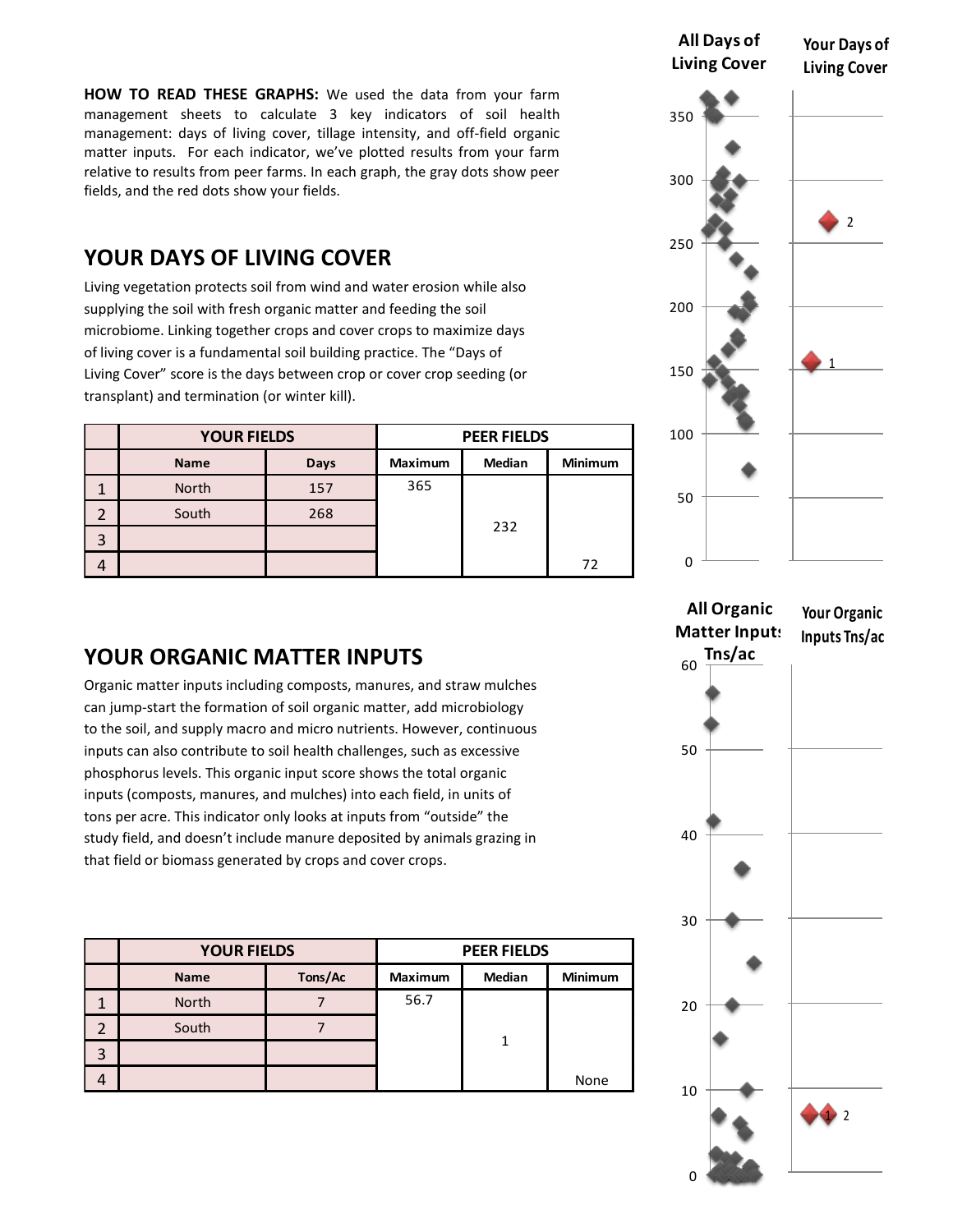### **YOUR TILLAGE INTENSITY INDEX**

Tillage can degrade soil structure and organic matter, but it can also be a valuable tool for weed management and incorporating cover crops and other organic material. The tillage intensity index uses data from a Natural Resources Conservation Service soil erosion model to assign a soil disturbance score to all farm operations that can compact or disturb soil. For context, NRCS assigns a single pass with a chisel plow a score of 62.4, a disc harrow gets a score of 19.5, and a seeder gets a score of 0.585. At the bottom of the page is a table of your implements and the tillage scores we assigned for your fields.

|   | <b>YOUR FIELDS</b> |              | <b>PEER FIELDS</b> |               |                | -10 |
|---|--------------------|--------------|--------------------|---------------|----------------|-----|
|   | <b>Name</b>        | <b>Score</b> | <b>Maximum</b>     | <b>Median</b> | <b>Minimum</b> |     |
|   | North              | 79.6531      | 205.72             |               |                |     |
|   | South              | 5.03         |                    |               |                |     |
| 3 |                    |              |                    | 79.77405      |                |     |
| 4 |                    |              |                    |               | 0.15           | 5   |



|                |                                   |                |                | 0.100                  |                               | 2                         |
|----------------|-----------------------------------|----------------|----------------|------------------------|-------------------------------|---------------------------|
| Field          | Operation                         | # Passes       | Depth          | $\%$<br>Disturbed      | Tillage<br>Intensity<br>Index | Total<br>Tillage<br>Index |
| North          | strip till                        | $\mathbf{1}$   | 15             | 20                     | 17.1031                       |                           |
|                | Field cultivator                  | $\overline{2}$ | 3              | 100                    | 62.4                          |                           |
|                | Mowed corn and cover to terminate | $\mathbf{1}$   |                |                        | 0.15                          |                           |
|                |                                   |                |                |                        |                               | 79.6531                   |
| South          | No-till drill for oats            | $\mathbf{1}$   | $\cup$         | $\circ$ O              | 4.88                          |                           |
|                | Mowed oats to terminate           | $\mathbf{1}$   | $\overline{0}$ | $\overline{0}$         | 0.15                          |                           |
|                | $\theta$                          | $\circ$ 0      | $\overline{0}$ | $\overline{0}$         | $\sim 0$                      |                           |
|                | $\overline{0}$                    | $\overline{0}$ | $\overline{0}$ | $\overline{0}$         | $\overline{0}$                |                           |
|                | $\overline{0}$                    | $-0$           | $\sim 0$       | $\sim$ $\sim$ 0 $\sim$ | $\sim 0$                      | 5.03                      |
|                |                                   |                |                |                        |                               |                           |
|                |                                   |                |                |                        |                               |                           |
|                |                                   |                |                |                        |                               |                           |
|                |                                   |                |                |                        |                               |                           |
|                |                                   |                |                |                        |                               |                           |
| $\overline{0}$ | $\overline{0}$                    | $\overline{0}$ | $\overline{0}$ | $\sim 0$               | $\sim 0$                      |                           |
|                | $\overline{0}$                    | $\overline{0}$ | $\overline{0}$ | $\bigcirc$             | $\overline{0}$                |                           |
|                | $\circ$                           | $\circ$ 0      | $\circ$ 0      | $\overline{O}$         | $\overline{0}$                |                           |
|                | $\overline{0}$                    | $\overline{0}$ | $\overline{0}$ | $\overline{0}$         | $\overline{0}$                |                           |
|                | $\overline{O}$                    | $\sim 0$       | $\overline{0}$ |                        | $\circ$ 0                     |                           |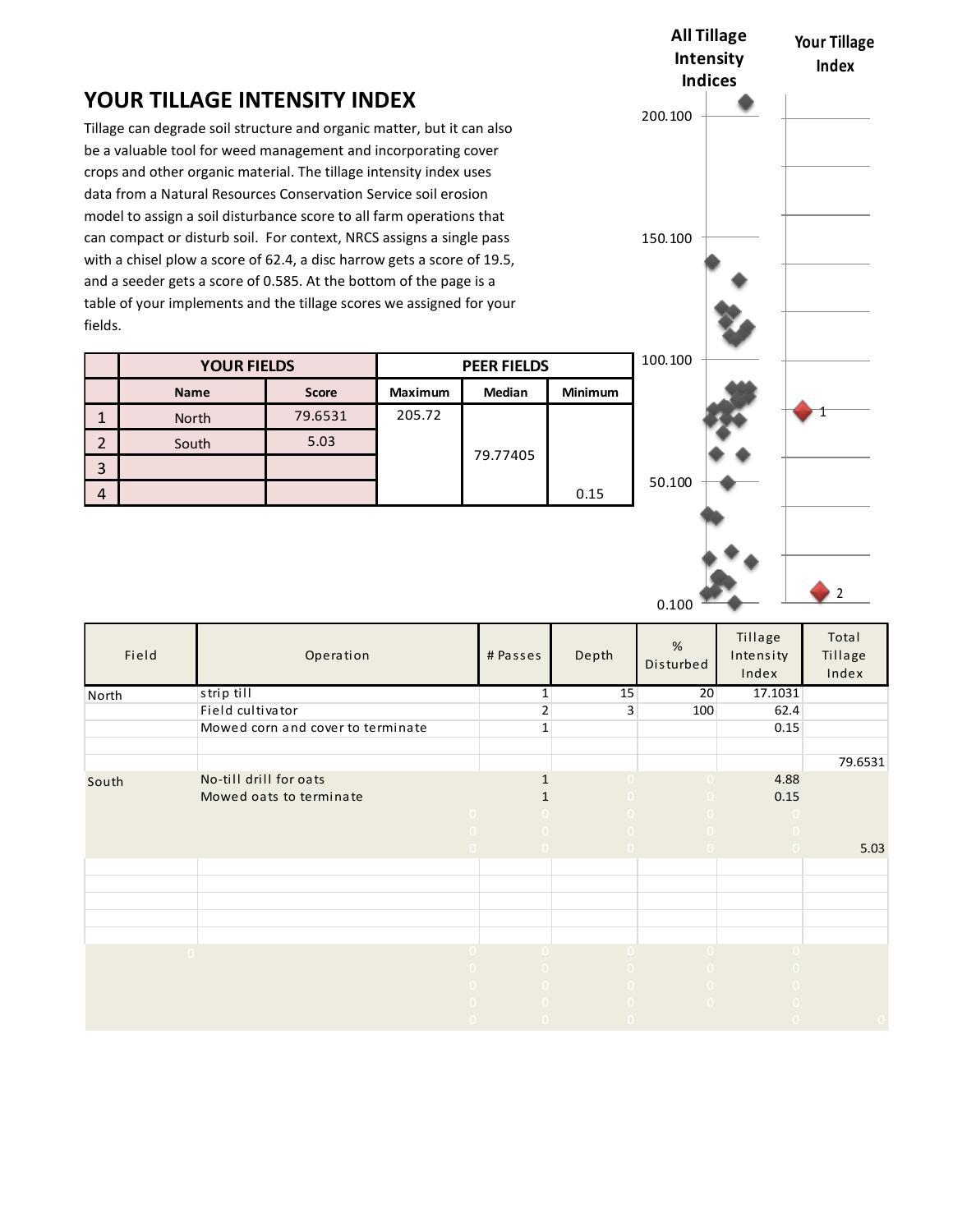## **INSIGHTS FROM OUR BASELINE DATA**

There is a great deal of variability in a citizen science project such as ours. Native soil types vary widely across the Front Range, and our growers use widely varying management systems Half our growers are sampling soils in the spring, when plant roots are small, supplying minimal carbon sugars to a growing soil microbiome. The other half of our growers are sampling in the fall, when a large influx of root exudates feed plentiful soil microbes. This last spring was exceptionally wet. Our data will be much different when we encounter our next drought. The inherent variability in a citizen science project is why we are comparing each grower ONLY with themselves over a 10 year-long project.

Our preliminary findings are only a snapshot of current conditions on Boulder, Weld and Larimer County lands. They do NOT tell us whether our overall soil health is improving or degrading. That is why our growers will continue to test their soil over the next 10 years, so they can find out which direction their soil health is headed, and which practices improve their soil health the fastest and the most.



There's a huge range of soil health scores across our area, from a low of 3 to a high of 36. Scores over 18 are rare in Colorado, so we should be quite proud of our high scorers. This hopeful graph shows what's possible in our area. We CAN get good soil health scores and sequester more carbon here. There's lots of up-side potential for some of our lower scoring fields.



**Organic sites** (median Soil Health Score 13.62), the yellow bars on the graph, use only organically certified compost, manure, fertilizers and pesticides. **Conventional sites** (median Soil Health Score 13.67), the red bars, use all kinds of compost, manure, fertilizers and pesticides. **Non-Farm sites** (median Soil Health Score 20.97), the green bars, are where no crop is grown, like uncultivated abandoned farm fields, forests, or grasslands. Our Organic and Conventional growers have the same median soil health score of 13.6. So based on our current snapshot, organic growing methods are NOT better than conventional growing methods in terms of soil health. However the Non-Farm group beat them both.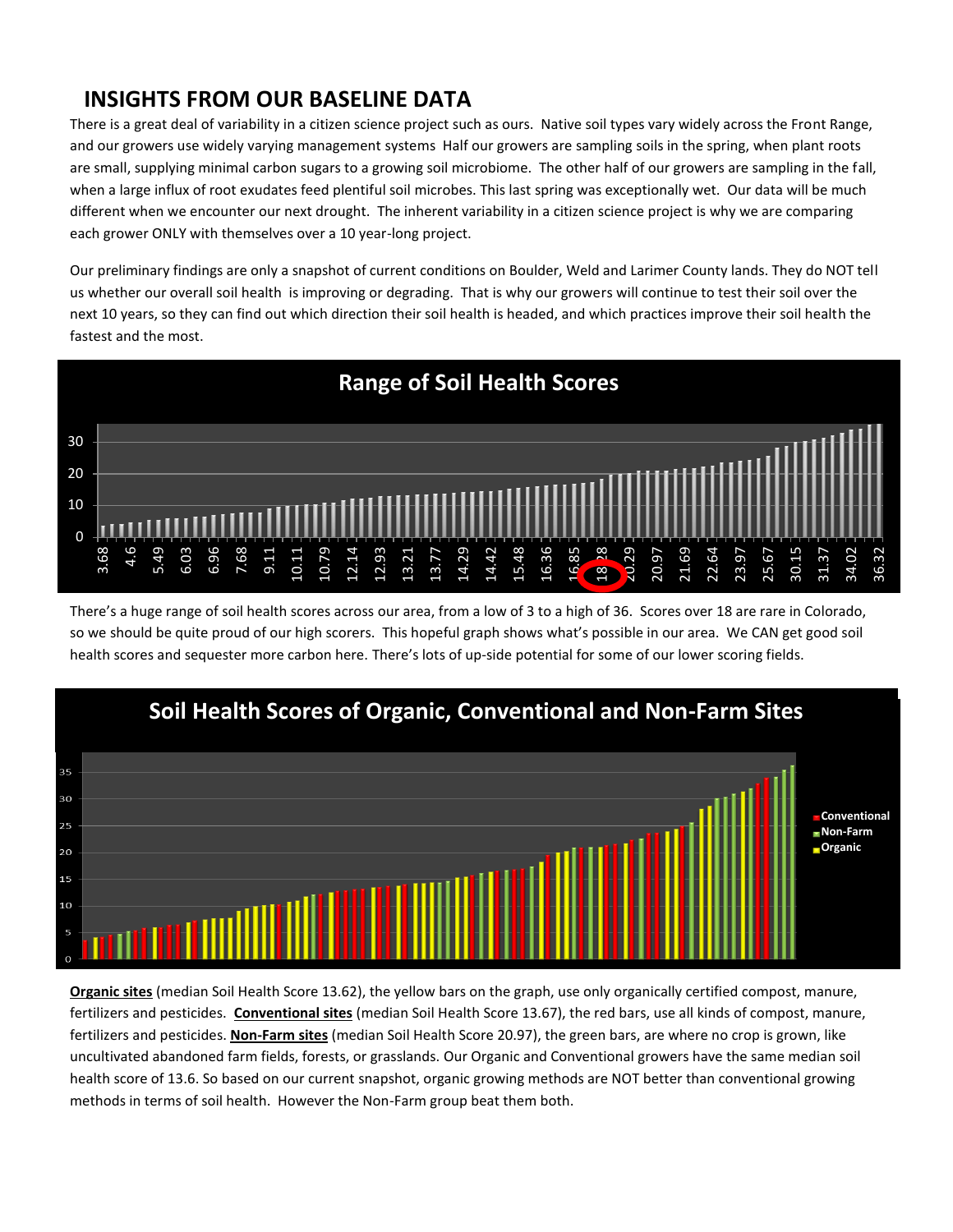

When our 96 sites are analyzed according to tillage intensity, a clear pattern emerges. Our **Zero Tillage** sites, (median Soil Health Score 20.05), the green bars on the graph, include irrigated pastures and hayfields, as well as dryland Open space grasslands and forests. Our "Non-Farm" sites in the previous graph all are included in this zero tillage category. **Reduced Tillage** sites (median Soil Health Score 13.39), the yellow bars on the graph, included growers using strip-till with herbicides and GMO's, small garden plots with only hand-tool-tillage, and chisel and key-line plowing, which disturbs the soil less. **Conventionally Tilled** sites (median Soil Health Score 9.76), the red bars on the graph, include growers who use moldboard plows and lots of mechanical cultivation. Median Soil Health Scores fall as tillage intensity increases between our 3 tillage categories, so we can conclude that more intense tillage has a detrimental effect on soil health.

| <b>Irrigated and Dryland Median Soil Health Scores</b> |                |       |  |  |  |  |
|--------------------------------------------------------|----------------|-------|--|--|--|--|
| <b>Tillage</b>                                         | <b>Dryland</b> |       |  |  |  |  |
| <b>Zero Tillage</b>                                    | 20.94          | 17.26 |  |  |  |  |
| <b>Reduced Tillage</b>                                 | 15.21          | 7.88  |  |  |  |  |
| <b>Conventional Tillage</b>                            | 9.94           | 6.53  |  |  |  |  |

When our 96 samples are grouped according to tillage intensity, and then examined for the effects of supplemental irrigation, another pattern emerges. Sites receiving supplemental irrigation water all had higher medians than comparable dryland sites in their same tillage category. Supplemental irrigation water improves soil health scores and soil carbon sequestration. Water is LIFE! Based on these two previous graphs, our two big takeaways from the CSSHP so far are: 1) If you have supplemental life-giving irrigation water, you can expect a better Soil Health Score, and 2) If you disturb your soil less and till less intensively, you can expect a better Soil Health Score.



We also examined the effects of soil texture on Soil Health Scores, and no surprise, our loamiest soils have the better Soil Health Scores. This graph shows the medians of the Soil Health Scores of all the different soil types. The loamy median has the longest bar and highest median, and scores fall off above and below loam, to clay and sand which have the lowest Soil Health Scores. Loam soils are made up of sand, silt and clay particles. Because of this mix of different sized soil particles, loams allow water, air and roots to penetrate easily. Loams also retain moisture, nutrients and organic matter better than other soil types.